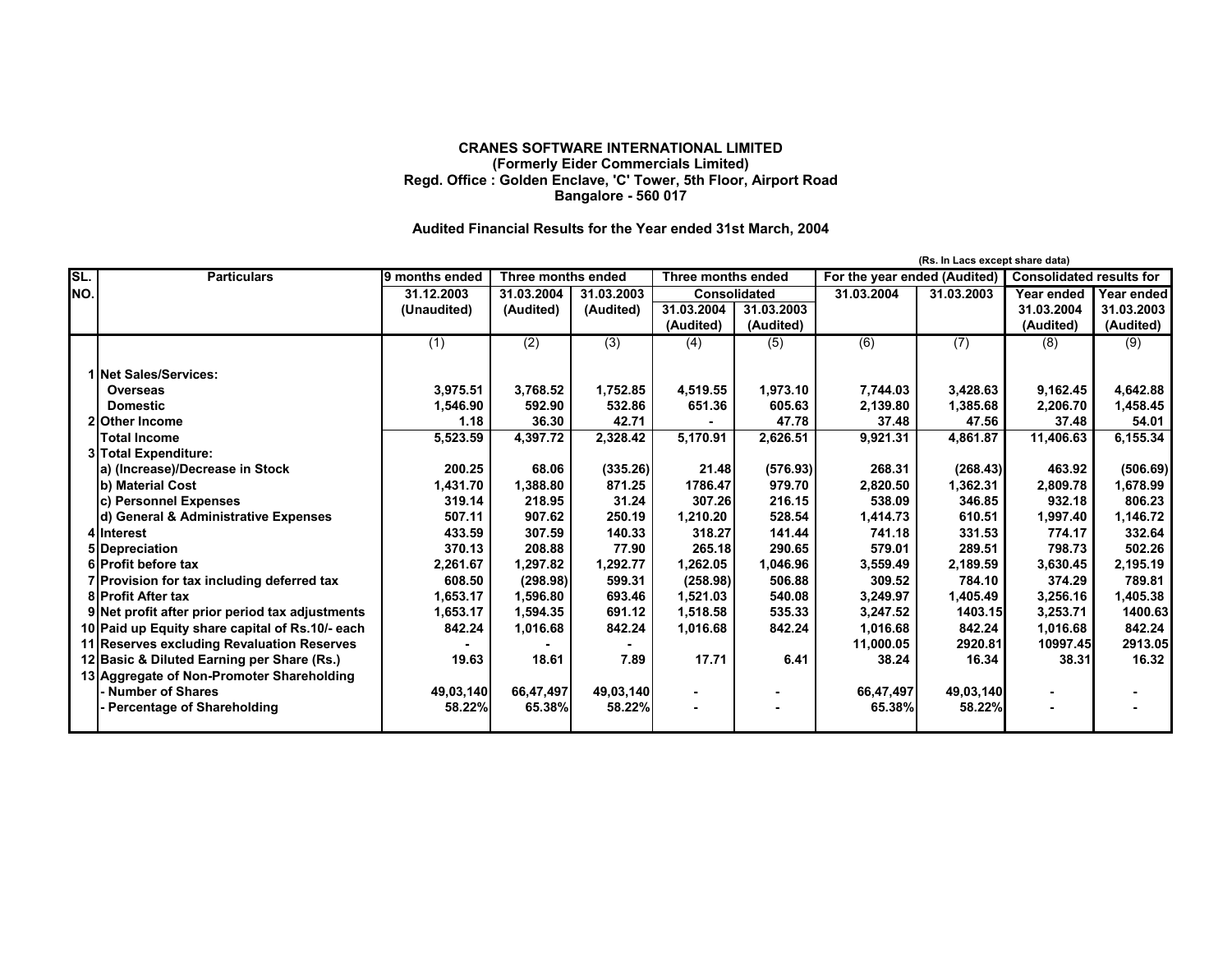|        |                                                              |            |            |            | Rs. in lakhs |            |
|--------|--------------------------------------------------------------|------------|------------|------------|--------------|------------|
|        |                                                              | 9 Months   | Quarter    | Quarter    | Year         | Year       |
| SI.No. | <b>Particulars</b>                                           | ended      | ended      | ended      | ended        | ended      |
|        |                                                              | 31.12.2003 | 31.03.2004 | 31.03.2003 | 31.03.2004   | 31.03.2003 |
|        | 1 Segment Revenue:                                           |            |            |            |              |            |
|        | a) Product Division                                          | 5,095.00   | 4,264.22   | 2,163.65   | 9,359.22     | 4,593.78   |
|        | b) Training Division                                         | 427.41     | 97.20      | 122.07     | 524.61       | 220.53     |
|        | <b>Total</b>                                                 | 5,522.41   | 4,361.42   | 2,285.72   | 9,883.83     | 4,814.31   |
|        | Less : Inter segment Revenue                                 |            |            |            |              |            |
|        | <b>Net Sales</b>                                             | 5,522.41   | 4,361.42   | 2,285.72   | 9,883.83     | 4,814.31   |
|        | Add: Other unallocable Income                                | 1.18       | 36.30      | 42.71      | 37.48        | 47.56      |
|        | <b>Total Income</b>                                          | 5,523.59   | 4,397.72   | 2,328.43   | 9,921.31     | 4,861.87   |
|        | 2 Segment Results                                            |            |            |            |              |            |
|        | (Profit(+)/Loss(-) before tax and interest from each segment |            |            |            |              |            |
|        | a) Product Division                                          | 2,501.38   | 1,564.16   | 1,344.41   | 4,065.54     | 2,397.13   |
|        | b) Training Division                                         | 193.88     | 41.25      | 88.68      | 235.13       | 123.99     |
|        | Total                                                        | 2,695.26   | 1,605.41   | 1,433.09   | 4,300.67     | 2,521.12   |
|        | Less : i) Interest                                           | 433.59     | 307.59     | 140.32     | 741.18       | 331.53     |
|        | ii) Other unallocable expenditure net off                    |            |            |            |              |            |
|        | unallocable income                                           |            |            |            |              |            |
|        | <b>Total Profit Before Tax</b>                               | 2,261.67   | 1,297.82   | 1,292.77   | 3,559.49     | 2,189.59   |
|        | 3 Capital Employed (Segment assets-Segment Liabilities)      |            |            |            |              |            |
|        | a) Product Division                                          | 8,780.53   | 13,925.57  | 2,909.46   | 13,925.57    | 2,909.46   |
|        | b) Training Division                                         | 235.14     | 430.68     | 135.43     | 430.68       | 135.43     |
|        | <b>Total</b>                                                 | 9,015.67   | 14,356.25  | 3,044.89   | 14,356.25    | 3,044.89   |
|        |                                                              |            |            |            |              |            |

## **Segment-wise Revenue, Results & Capital Employed**